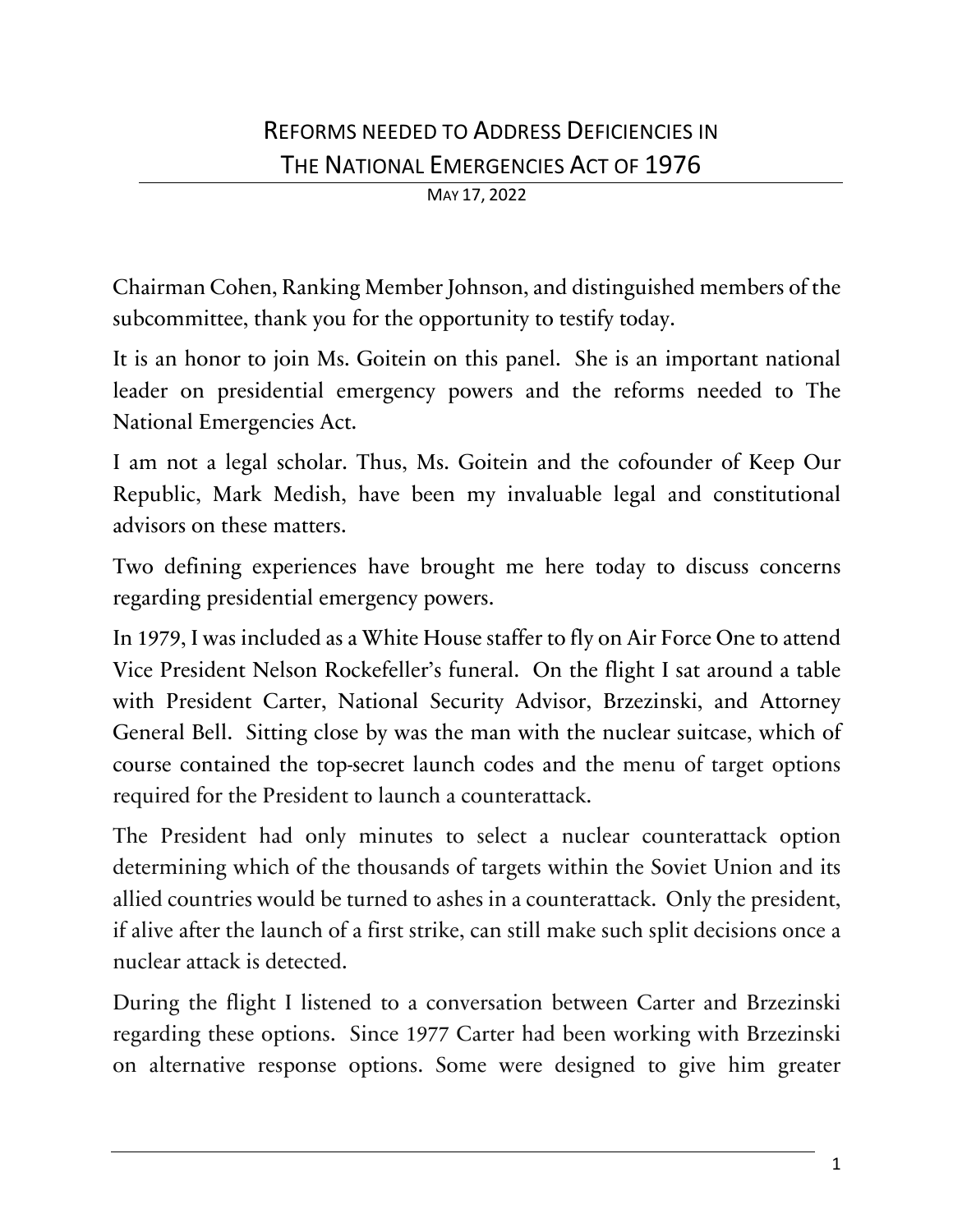flexibility so he might limit the dimensions of a nuclear apocalypse. Their views where later enshrined in the controversial Presidential Directive 59.

As they discussed these issues I noted in Carter's face and body language the weight of his responsibilities. This snapshot engraved in me the nightmare reality a president alone faces in matters of nuclear weapons and now regarding the existential threats of biological weapons.

Consequently, there has never been a question for me whether a president should be given or should assume such extraordinary existential powers for these realities. The question is on what authorities are these powers granted or assumed and with what conditions and with what oversight, if any?

Over the years I have grown to not only appreciate the weight of a president's decisions on these matters, but equally the weight of the decisions Congress or the Courts must weigh in granting or approving such powers. There is fault in not granting the powers needed by a president in a cataclysmic crisis. There is equal fault in granting such powers without guidelines and oversight. The potential for abuse or overreach is far too tempting and consequential.

This second consideration was brought home to me in the summer of 2019, when former Ambassador William Miller invited Mark Medish and me to his home.

Miller was ill and died a few months later. He called to request we co-author an op-ed to address his concerns regarding the weaknesses in The National Emergencies Act and to raise still unanswered questions regarding the assumptions of inherent presidential powers.

As staff director of the U.S. Senate's Special Committee on National Emergencies and Delegated Emergency Powers, he had overseen the drafting of the 1976 Act. His insights and concerns on these matters were and are still invaluable.

Over time, Miller had realized the flaws in his committee's legislation. Those flaws were compounded by the Supreme Court's 1983 Chadha decision.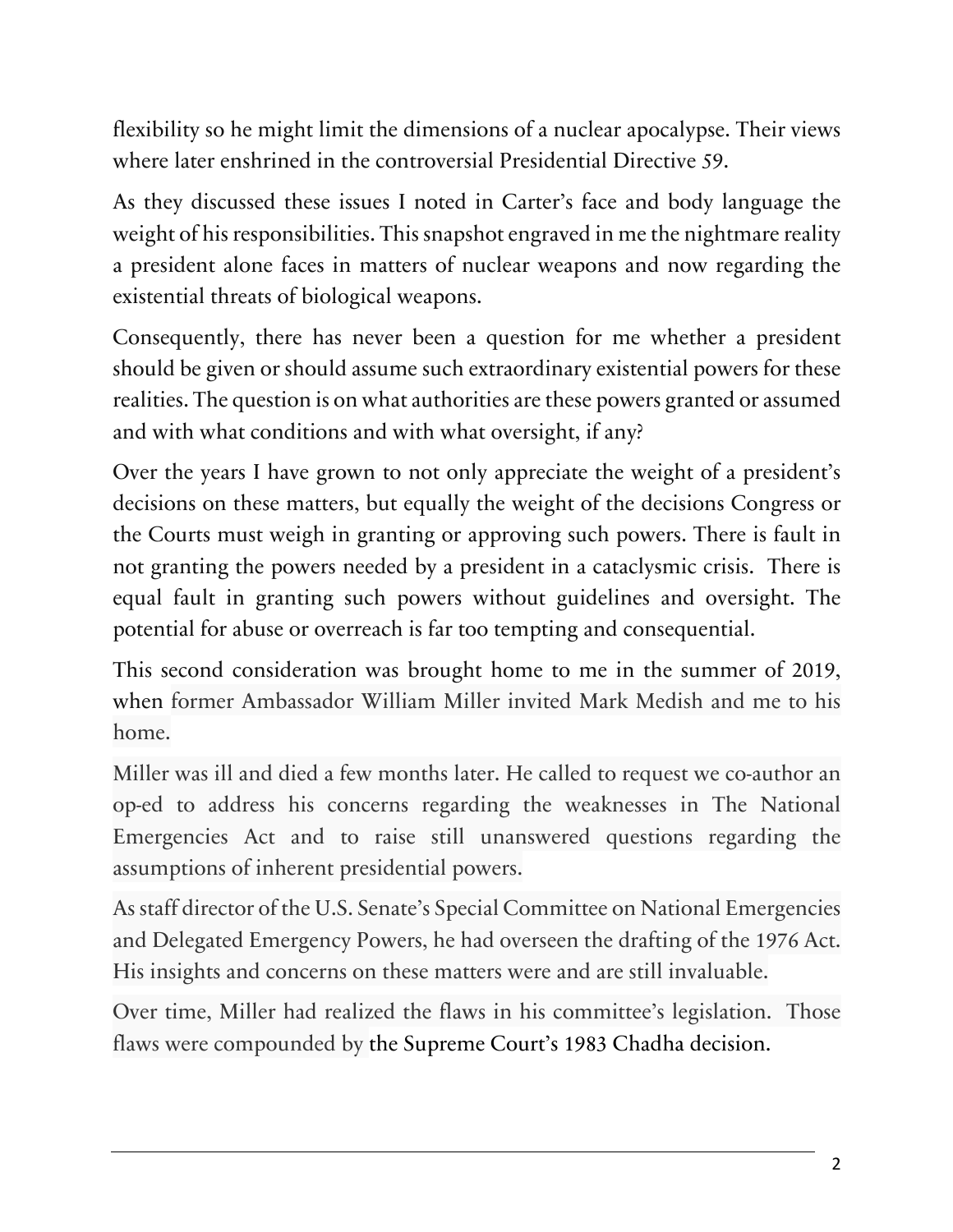The op-ed was to be his final call to arms for reform of the 1976 Act and for the need to address the issues surrounding the assumed inherent powers of a president.

His death came before we could draft the op-ed.

At that meeting Miller also ask us to dedicate ourselves to the mission he was unable to finish. We agreed, having no idea the consequences of our consent and the enormity of the task.

It is in the context of these two experiences I appear today to voice support for the Committee's leadership and reform efforts.

In closing let me reiterate that Miller's views on presidential emergency powers were not naïve or simplistic. His aim was always two-fold. One: to empower in times of crisis the president with the full might of our nation. But also, to ensure that Congress, in granting these powers, had the transparency and oversight required and is now lacking.

Through decades of Congressional service and oversight, especially regarding the intelligence community, he knew the potential for executive abuse and overreach. He never tired of warning of the latent dictatorial powers a president had and might be tempted to abuse. His mantra was that a president had the power to blow up the world with the push of a button and the power to blow up the Constitution with not even a stroke of the pen.

He warned that "hundreds of emergency statutes confer enough authority on the President to rule the country without reference to normal constitutional process."1

The question before us remans how to best balance these concerns with legislation and oversight regarding statutory authorities. I am confident much progress can be made.

<sup>&</sup>lt;sup>1</sup> Special Committee on National Emergencies Source Book